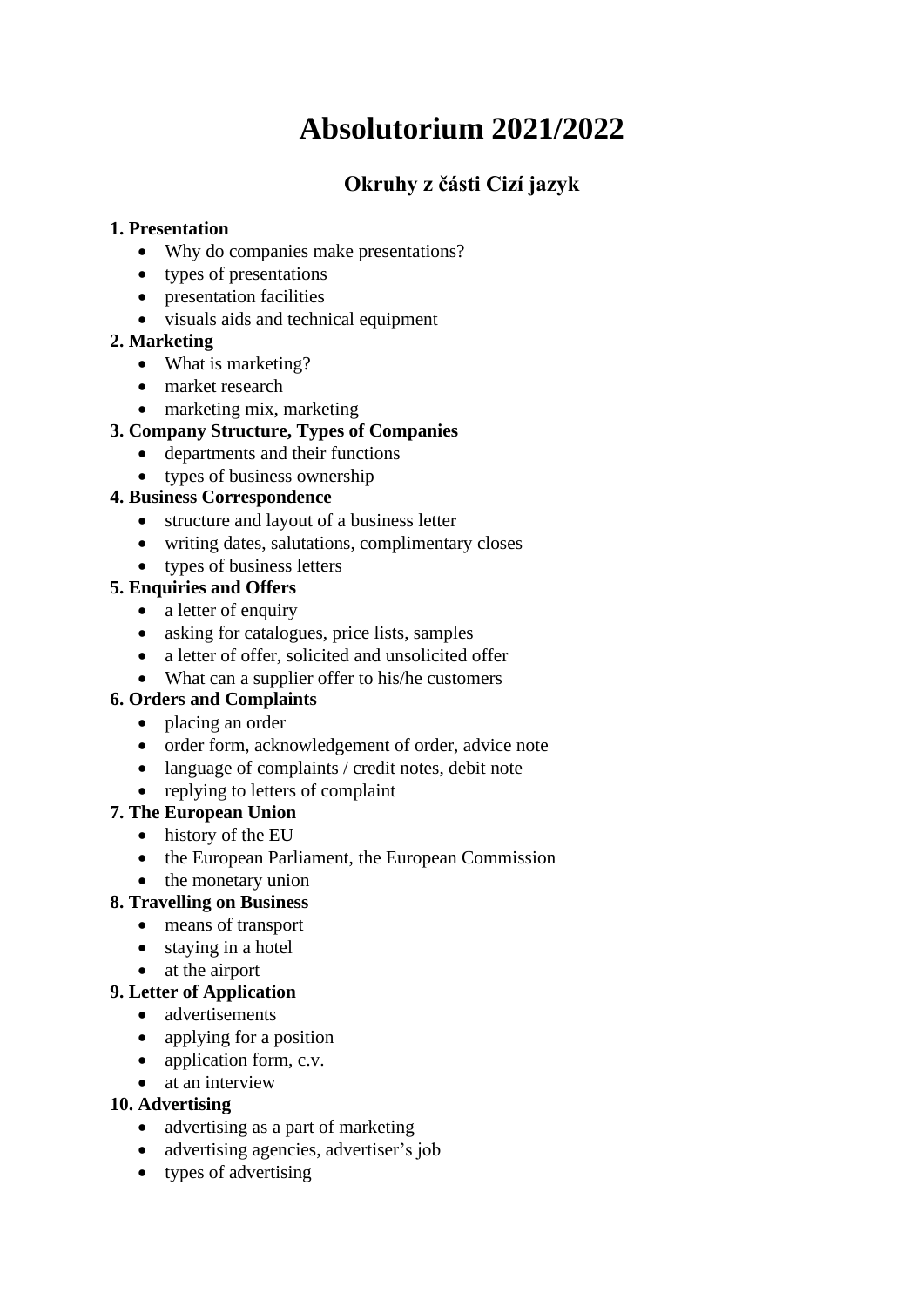#### **11. Export, Import**

- importing process
- documents, methods of payment
- trade organizations, abbreviations

#### **12. At the Stock Exchange**

- functions of a stock market
- types of shares
- shareholders / brokers

#### **13. Banking**

- types of banks, bank accounts
- bank services [loans, overdraft]
- bank cards

#### **14. Methods of Payment**

- foreign and home trade
- invoices and other shipping documents
- documentary credit

## **15. Some Basic Facts about Computers**

- history of computers
- types of computers
- computers and their usage

#### **16. Configuration**

- What is a computer?
- computer hardware
- main parts of a computer

#### **17. Inside a Computer**

- CPU
- main memory
- units of memory

#### **18. Input Devices**

- input devices in the computer system
- types of input devices
- keyboard
- **19. Output Devices**
	- output devices in the computer system
	- monitors
	- types of printers

#### **20. Storage Devices**

- storage devices in the computer system
- types of storage devices and their usage
- hard disk

#### **21. Main Types of Software**

- system software, operating system
- system utilities [ anti-virus programs...]

#### **22. MS Word**

- What is a word processor
- important features offered by word processors
- cut and paste technique